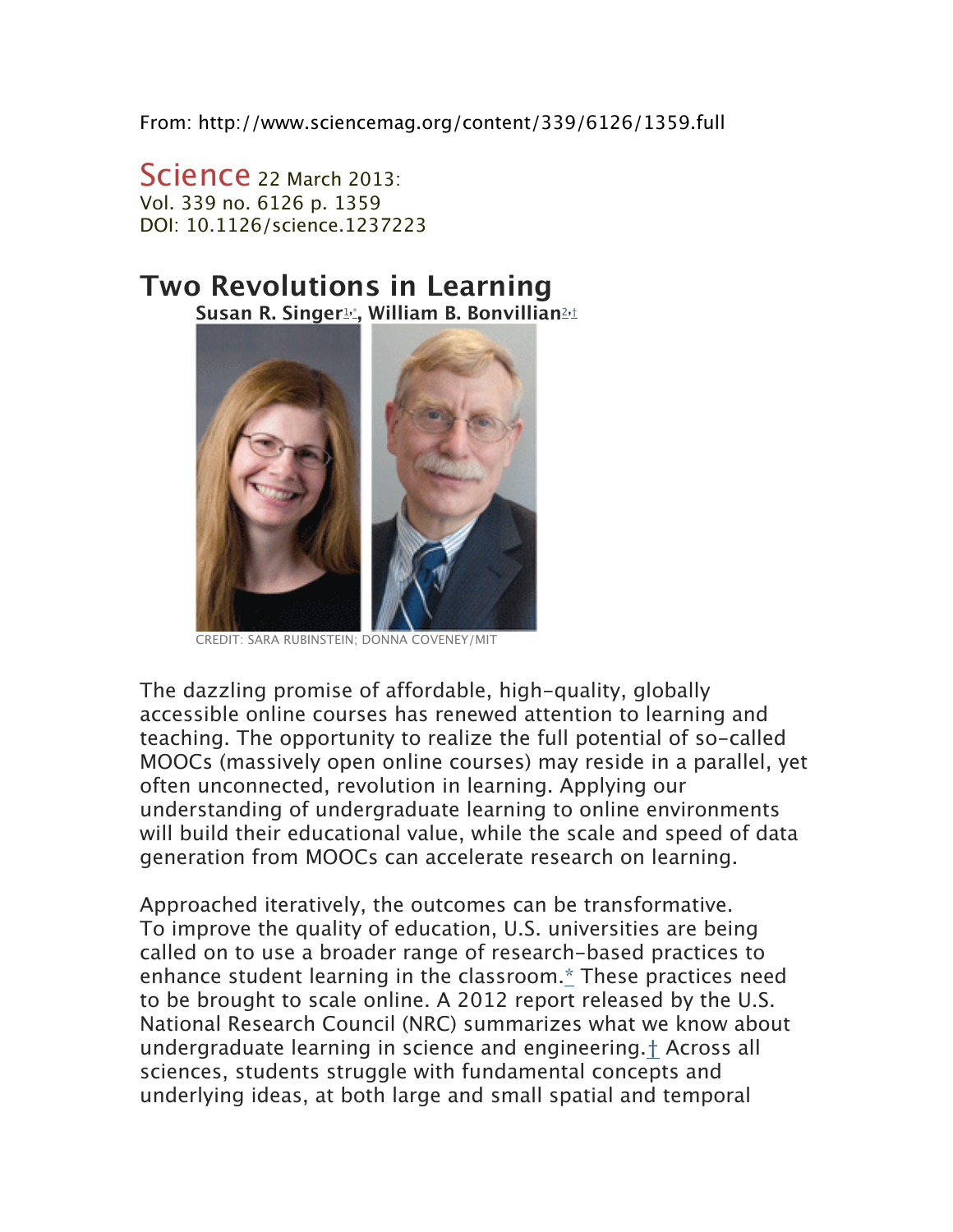scales. Visual representations are crucial to conceptualizing and communicating science, but students often have difficulty interpreting the models, simulations, and graphs that are key to attaining a true understanding of science domains. And in problem solving, students too often focus on the superficial aspects of a problem, whereas experts know to focus on underlying principles. And yet, for example, research demonstrates that problem-solving skills can be developed through discussion-oriented learning environments where students collaborate, through the use of openended, real-world problems, and through tasks that provide students with prompts and guides. These findings must be translated into MOOCs.



CREDIT: BUBAONE/ISTOCKPHOTO

In hybrid models—online plus face-to-face—learning can be accelerated, but there are many open questions. In some "flipped classrooms," students view lectures online in advance of class, with class time reserved for engaging discussions. This strategy has drawn both praise and skepticism. Informing students about concepts and procedures before giving them practice in class undermines the type of learning needed for transferring and applying understanding; students who confront problems before the explanation are better able to use their knowledge in other contexts.‡ Thus, we still have much to learn about learning, both in brick-and-mortar classrooms and in blended or fully online environments. If meaningful learning analytics, informed by research on learning, are used to mine the mountains of online data